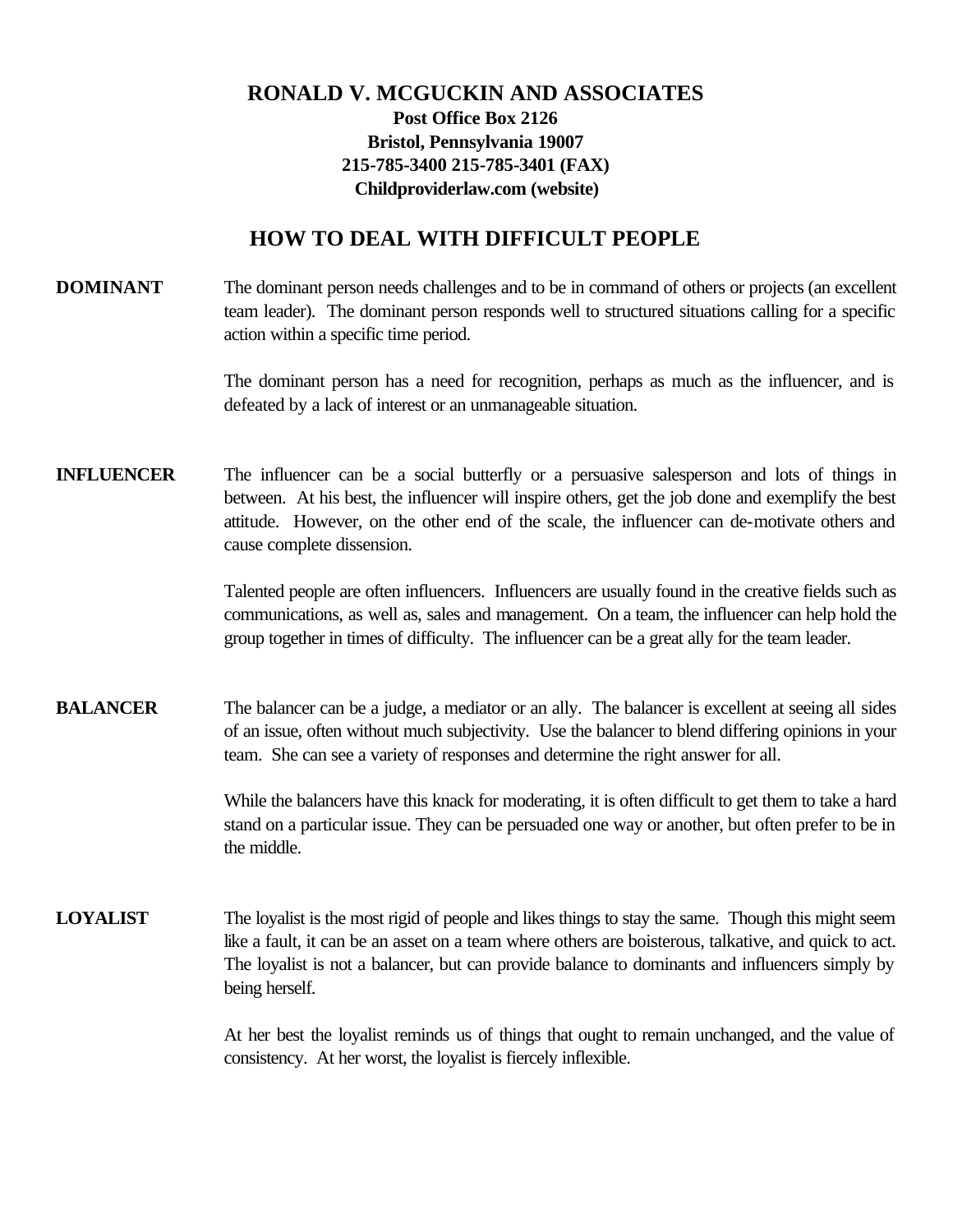### **DOMINANT**

| Assertive | Hard-Driving  | Competitive   | Controlled |
|-----------|---------------|---------------|------------|
| Demanding | Passionate    | Domineering   | Visionary  |
| Forceful  | Arrogant      | <b>Strong</b> | Proud      |
| Decisive  | Perfectionist | Focused       | Optimistic |

### **INFLUENCER**

| Outgoing    | Convincing      | Animated<br>Darling |              |
|-------------|-----------------|---------------------|--------------|
| Charismatic | Relaxed         | Persuasive          | Indulgent    |
| Charming    | <b>Humorous</b> | Self-centered       | Generous     |
| Talkative   | Welcoming       | Energetic           | Affectionate |
| Sociable    | Fastidious      | Fun-loving          | Excitable    |

### **BALANCER**

| Patient          | Restrained     | Mediator    | Cautious        |
|------------------|----------------|-------------|-----------------|
| Accurate         | Choosy         | Ethical     | Hospitable      |
| Advocate         | Pitying        | Helper      | Forgiving       |
| <b>Impartial</b> | Conscientious  | Cooperative | <b>Didactic</b> |
| Even-tempered    | Non-judgmental |             |                 |

#### **LOYALIST**

| Structured     | Honorable   | Befriending | Content |
|----------------|-------------|-------------|---------|
| Honest         | Sentimental | Trustworthy | Dutiful |
| Other-centered | Systematic  | Inflexible  | Solemn  |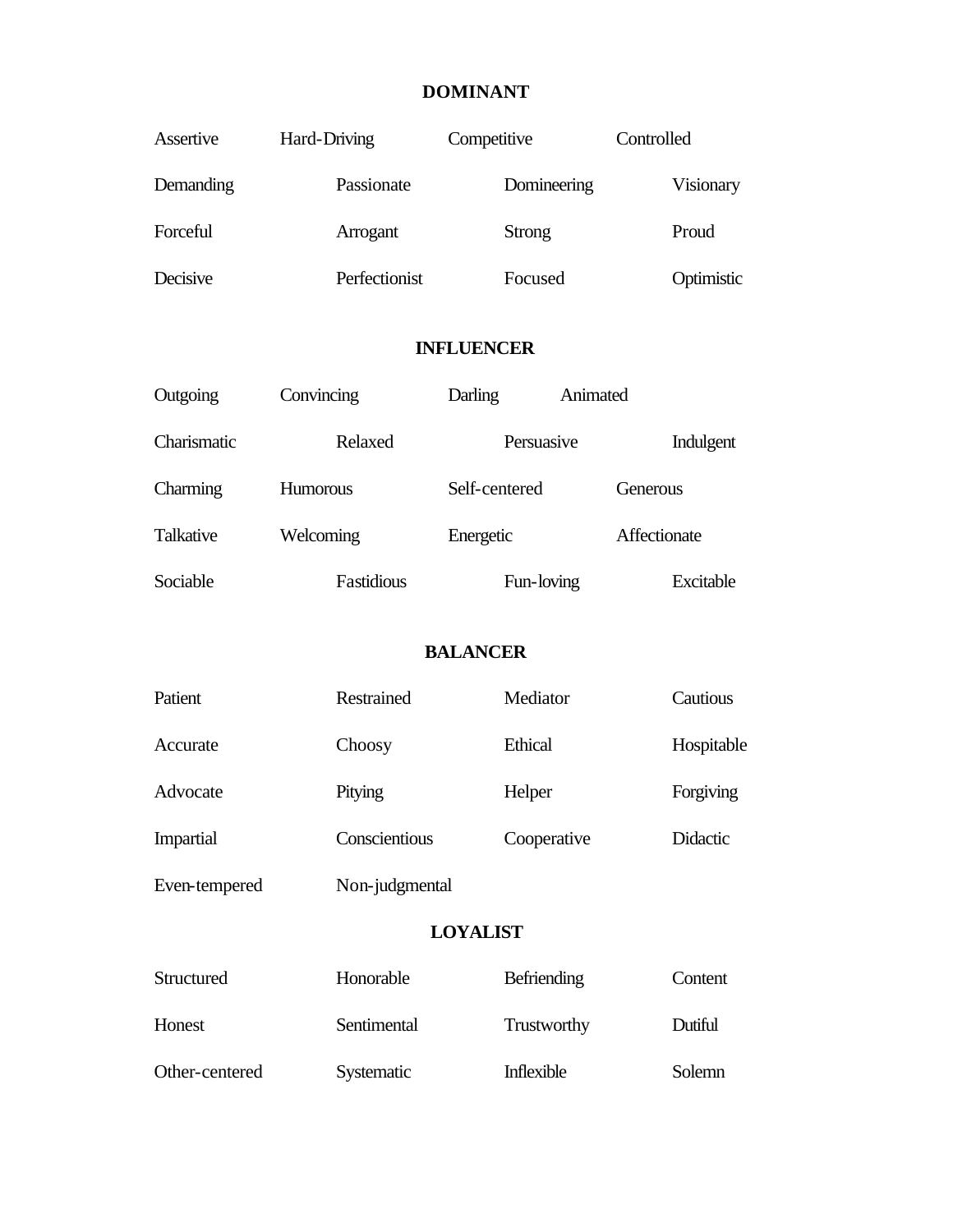Patriotic Territorial Humble Courteous

Respectful Modest

**WHAT KIND OF TEAM LEADER ARE YOU?**

|     |                                                                                                                                                                                                                                                                    |             | $Y = Yes$ S = Sometimes N = No |             |   |
|-----|--------------------------------------------------------------------------------------------------------------------------------------------------------------------------------------------------------------------------------------------------------------------|-------------|--------------------------------|-------------|---|
| 1.  | Do you enjoy "running the show?"                                                                                                                                                                                                                                   | Y           | S                              | $\mathbf N$ |   |
| 2.  | Generally, do you think it's worth the time and effort to explain<br>the reasons for a decision or policy before putting it into effect?                                                                                                                           | $\mathbf Y$ | ${\bf S}$                      | $\mathbf N$ |   |
| 3.  | Do you prefer the administrative end of your leadership job -<br>planning, paperwork and so on - to supervising or working<br>directly with your subordinates?                                                                                                     | Y           | S                              | N           |   |
| 4.  | A stranger comes into your department and you know he or she<br>is the new employee hired by one of your assistants. When<br>approaching him or her, would you first ask his or her name<br>rather than introducing yourself?                                      | Y           | S                              | $\mathbf N$ |   |
| 5.  | Do you keep your people up-to-date on developments affecting<br>the group?                                                                                                                                                                                         | Y           | ${\bf S}$                      | $\mathbf N$ |   |
| 6.  | Do you find that in giving out assignments you tend to state the<br>goals and leave methods to your subordinates?                                                                                                                                                  | Y           | S                              | $\mathbf N$ |   |
| 7.  | Do you think it's good common sense for a leader to keep aloof<br>from his or her people because, in the long run, familiarity breeds<br>lessened respect?                                                                                                         |             | Y                              | ${\bf S}$   | N |
| 8.  | It's time to decide about a group outing. You've heard that the<br>majority prefer to have it on Wednesday, but you're pretty sure<br>Thursday would be better for all concerned. Would you put the<br>questions to a vote rather than make the decision yourself? | Y           | S                              | $\mathbf N$ |   |
| 9.  | If you had your way, would you make running your group a<br>push-button affair, with personal contacts and communication<br>held to a minimum?                                                                                                                     | Y           | S                              | $\mathbf N$ |   |
| 10. | Do you find it fairly easy to fire someone?                                                                                                                                                                                                                        | Y           | S                              | $\mathbf N$ |   |
| 11. | Do you feel that the friendlier you are to people, the better<br>you'll be able to lead them?                                                                                                                                                                      | Y           | S                              | N           |   |
| 12. | After a considerable time, you suggest a solution to a work<br>problem. You pass it along to an assistant who pokes it full of<br>holes. Would you be annoyed that the problem is still unsolved<br>rather than be angry with the assistant?                       | Y           | ${\bf S}$                      | $\mathbf N$ |   |
| 13. | Do you agree that one of the best ways to avoid discipline problems<br>is to provide adequate punishment for violation of rules?                                                                                                                                   | Y           | S                              | $\mathbf N$ |   |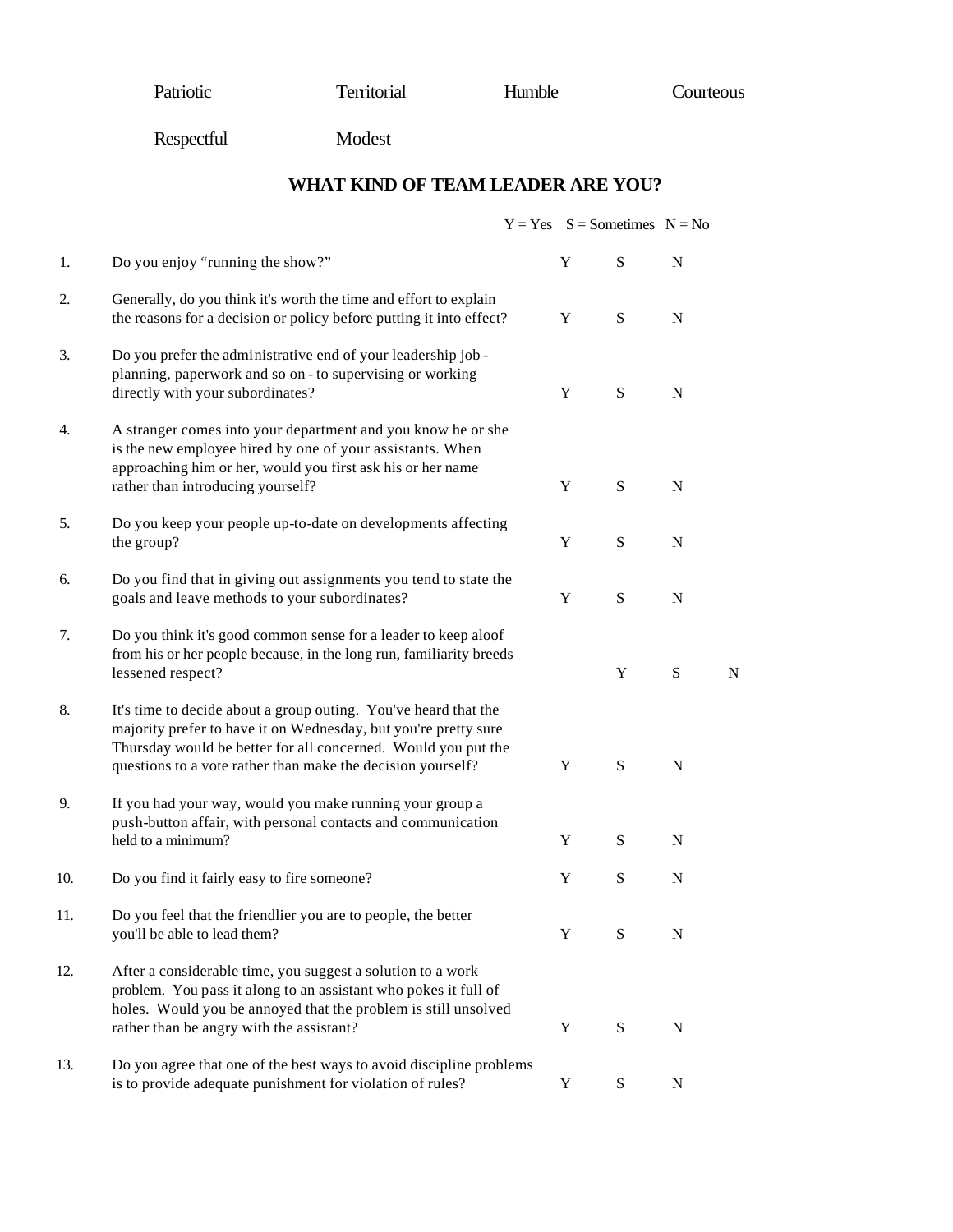14. Your way of handling a situation is being criticized. Would you try to sell you viewpoint to your group rather than make it clear, as boss, your decisions are final? Y S N